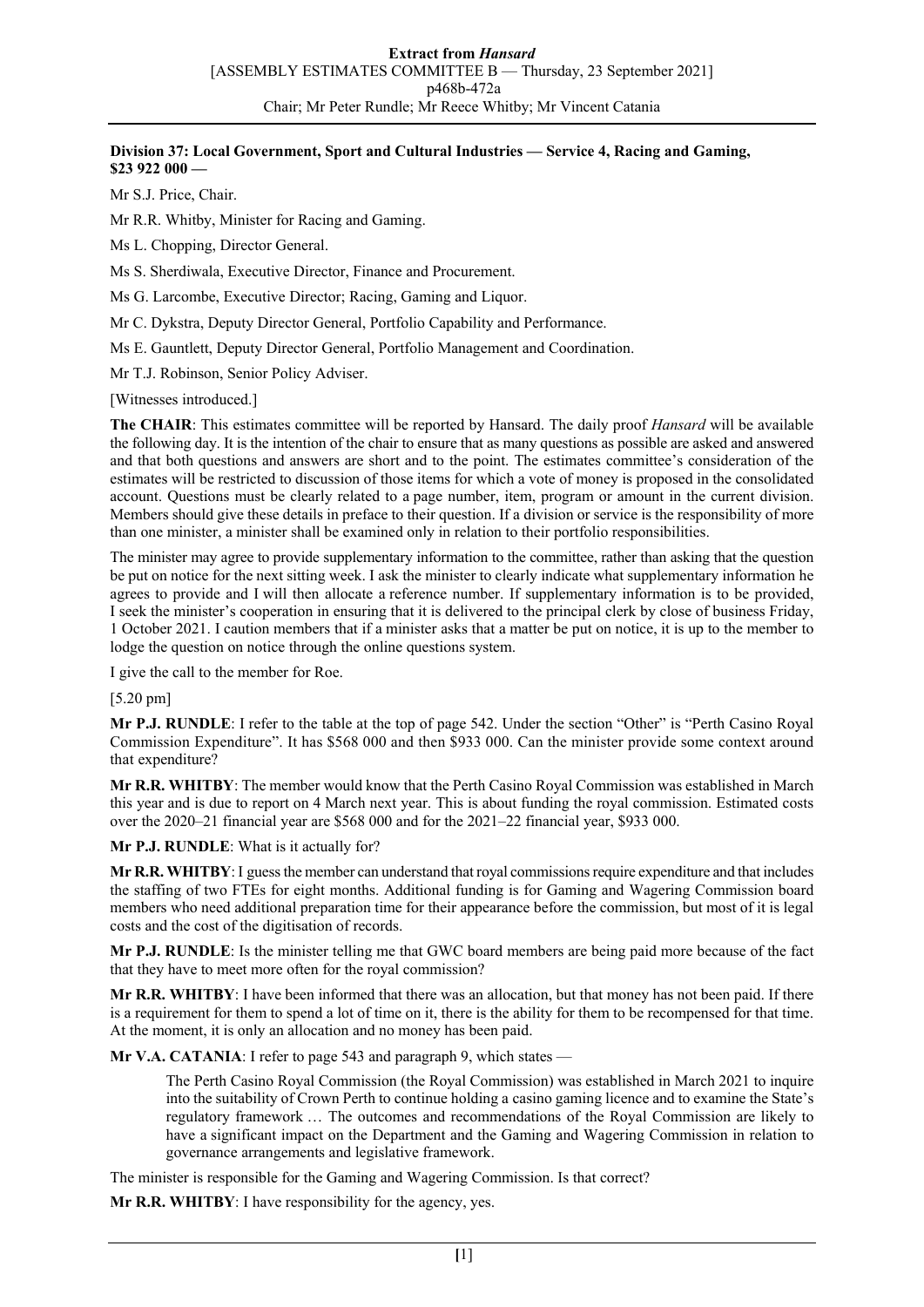**Mr V.A. CATANIA**: The minister is always a minister for that agency unless he takes leave; is that correct?

## **Mr R.R. WHITBY**: Yes.

**Mr V.A. CATANIA**: When the minister takes leave, does he sign over a piece of paper? How does he take leave to say that he is not a minister at that point in time?

**Mr R.R. WHITBY**: To be honest, I am not full bottle on the process because I have not taken leave yet, but I know that when I fill in for another minister who is on leave, there is certainly some documentation to be signed.

**The CHAIR**: Member, I am sure this is relevant somehow.

**Mr V.A. CATANIA**: Yes, it is. I will get there, chair. I want to confirm that unless the minister takes leave, he is a member of Parliament and he is still a minister. Is that correct?

**Mr R.R. WHITBY**: I am trying to work out what this has to do with this part of the budget.

**Mr V.A. CATANIA**: It is important to know that the minister is the minister responsible for the inquiry into the Perth Casino Royal Commission that is occurring in the minister's department and the casino. I want to make sure that the minister's role, as a member of Parliament, is always there as a member of Parliament —

**The CHAIR**: Member for North West Central, the question is not relevant to the budget. The minister has discretion whether he would like to respond to that and the member can move on to the next question.

**Mr V.A. CATANIA**: In the minister's role as minister, being party to the Perth Casino Royal Commission, would he take a chopper flight with someone who is being inquired upon in regard to the Perth Casino Royal Commission?

**The CHAIR**: Member for North West Central, once again —

**Mr V.A. CATANIA**: It is in relation to the Perth Casino Royal Commission line.

**The CHAIR**: No, it is not relevant to the budget papers. Once again, minister, it is not a relevant question and it does not have to be responded to.

**Mr P.J. RUNDLE**: I will have a further question, if I can.

**The CHAIR**: A new question?

**Mr P.J. RUNDLE**: I can call it a new question. It will be under the same line item.

**The CHAIR**: The previous one was not a question, member for Roe, so if the member has a question, that would be helpful.

**Mr P.J. RUNDLE**: I refer to page 543, paragraph 9 about the Perth Casino Royal Commission. The paragraph states —

The Royal Commission delivered an interim report which was tabled in Parliament …

I have it here. It further states —

The outcomes and recommendations of the Royal Commission are likely to have a significant impact on the Department and the Gaming and Wagering Commission …

The operational relationship between the Gaming and Wagering Commission and the department was highlighted. Has any work been done to improve or clarify the communication channels between the two agencies?

**Mr R.R. WHITBY**: As the member rightly pointed out, there is an interim report that made some observations, but no recommendations, about the regulatory structure in relation to the royal commission. Perhaps I will mention for clarity for people present today that I do not have carriage or responsibility for the royal commission. The royal commission is an independent legal process, appointed by the government and another minister. To say that I have some control or carriage of, or responsibility for, the royal commission is incorrect. It is an independent process. It will deliver findings or possible recommendations to the government, and at that stage, the government will consider those recommendations.

The member asked about the interim report and the mechanism and the structure around the regulatory process of the casino. Certainly, the agency has already acted. It has done a number of things to improve governance and regulatory delivery. It has looked at and taken note of some of those early interim report comment lines, if you like. The result is that the agency is already looking to move in the direction that it believes it should, of its own volition, and that would involve structures to improve portfolio management, capabilities, strength of governance arrangements, enhancing the leadership team and making sure that the regulatory structure is enhanced and more efficient, in line with what the commissioners have observed in their interim report.

[5.30 pm]

**Mr P.J. RUNDLE**: I understand that the minister is not responsible for the royal commission; but he is responsible for his department, which is part of that. I note that on page 121 of the interim report there is a suggestion of regular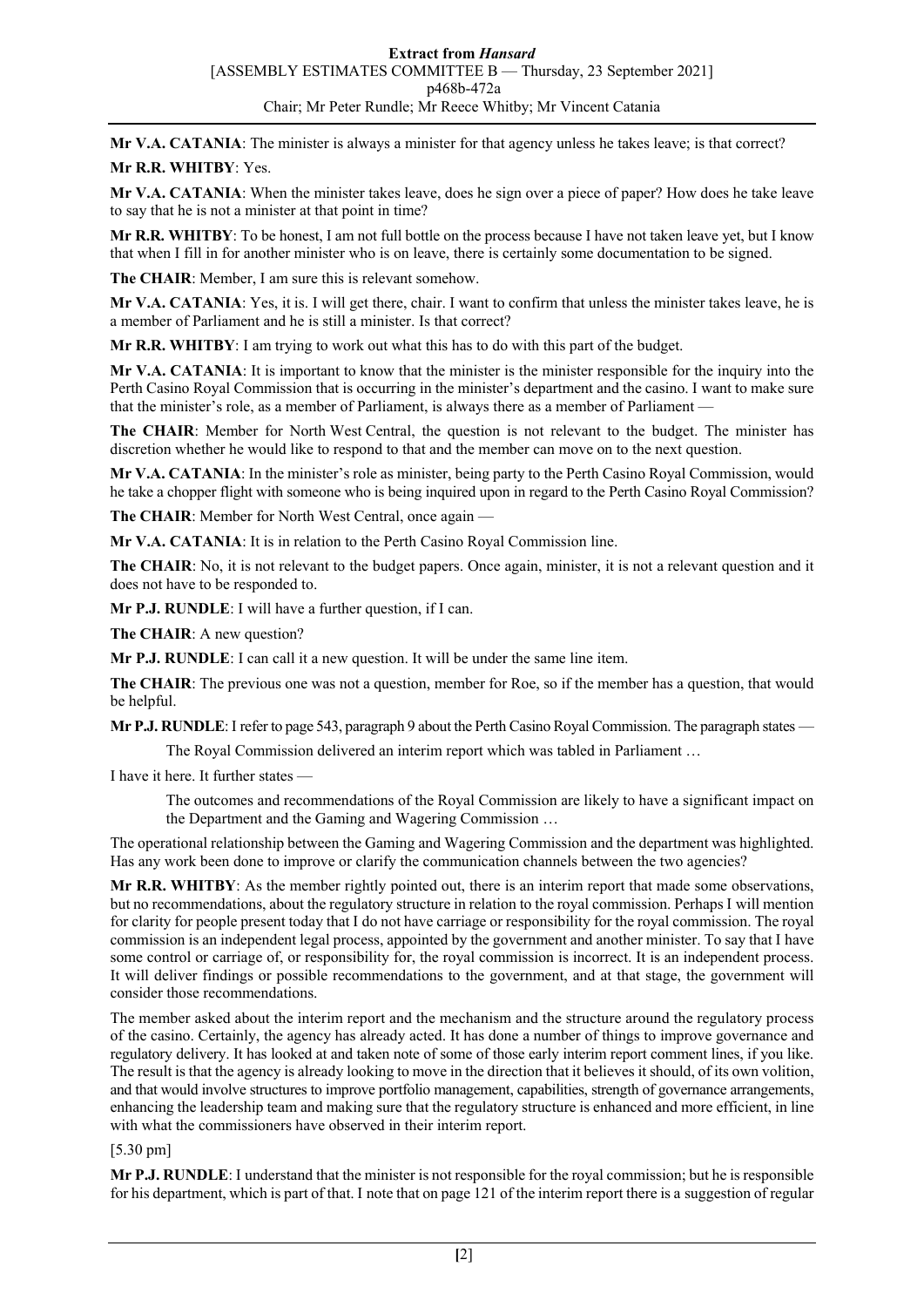meetings between the department and the operations division of the Crown Perth casino for which the minutes are recorded by a Crown employee on Crown letterhead and at the time of the report these records were not being passed on to the commission. Minister, can I ask whether has this changed? Are these meetings still occurring? How frequently are they occurring and who attends them?

**The CHAIR**: Member, once again, even though the *Perth casino royal commission: Interim report on the regulatory framework* is mentioned in the budget, the question is not related to a budgetary item. The member is asking a general question -

**Mr P.J. RUNDLE**: It is in the budget papers.

**The CHAIR**: No. The member is asking a question out of a matter contained in the interim report. The interim report is not part of the budget; there is just a reference to it. Once again, the question is not relevant and the minister does not have to answer it.

**Mr V.A. CATANIA**: I have a point of order, Mr Chair. The interim report is referenced in the budget papers and it is our understanding, and has been the understanding in all my time in this place, that any reference to the budget can be questioned by the opposition.

**The CHAIR**: There is no point of order, member for North West Central.

**Mr P.J. RUNDLE**: I have a further question, Mr Chair. Page 543 of the *Budget Statements* state —

The outcomes and recommendations of the Royal Commission are likely to have a significant impact on the Department and the Gaming and Wagering Commission in relation to governance arrangements and legislative framework.

That was mentioned here in the budget. I am just asking the minister —

**The CHAIR**: The member is asking about a specific item contained within the interim report, which is not part of the budget.

**Mr P.J. RUNDLE**: Further to that, if I can, Mr Chair, as we pointed out earlier, the commission and the department have been allocated money in the line item of \$568 000 and \$933 000. What steps, if any, have been taken to improve the training and education of all departmental staff involved in the administration, regulation and review of any and all gaming and wagering matters in WA?

**Mr R.R. WHITBY**: Thank you, member. I think I already answered that in my previous response.

**Mr P.J. RUNDLE**: If I can, I want to go back to the line item of \$568 000 and \$933 000.

**The CHAIR**: That was on page 542—is that correct?

**Mr P.J. RUNDLE**: That was on page 542. Is the minister expecting a significant impact following the final royal commission report? Is any preparatory work being done ahead of the final report being handed down as part of that funding that has been allocated for the government support to the royal commission?

**Mr R.R. WHITBY**: The money that the member has pointed to funds the costs of the agency's involvement in the royal commission. As I said, there are a lot of legal and other administrative costs. As I said earlier, there has been action around how the agency is repositioning and restructuring in a regulatory sense. That is not using that money; that money will come out of the general finances of the agency. Let us be clear: the appropriation is in terms of basically responding to, and dealing with, the royal commission. The demand on documentation, evidence and legal advice is quite extensive, so that is what the funding relates to. But the agency is certainly very proactive in responding to and adjusting its regulatory structure to be much more pointed, efficient, relevant and improved, and funding for that is coming out of the general finances of the agency.

**Mr P.J. RUNDLE**: The current director general said that she will be cracking down on regulation and training and the like, unlike the previous director general who noted in his evidence that he did not have the experience or training for that. Has the minister implemented some training and regulatory experience into the department, or has the director general implemented some of those measures in conjunction with the royal commission?

**The CHAIR**: Minister, before you respond to that, I will speak. Member, once again, you are referring to a document that is not part of the budget. It is a close link and —

**Mr P.J. RUNDLE**: No; that was evidence given at the royal commission —

**The CHAIR**: Correct. And the member is referring to the interim report again, so I will give the minister the discretion —

**Mr V.A. CATANIA**: I have a point of order. Can I get some clarification here, Mr Chair?

**The CHAIR**: Yes, member for North West Central.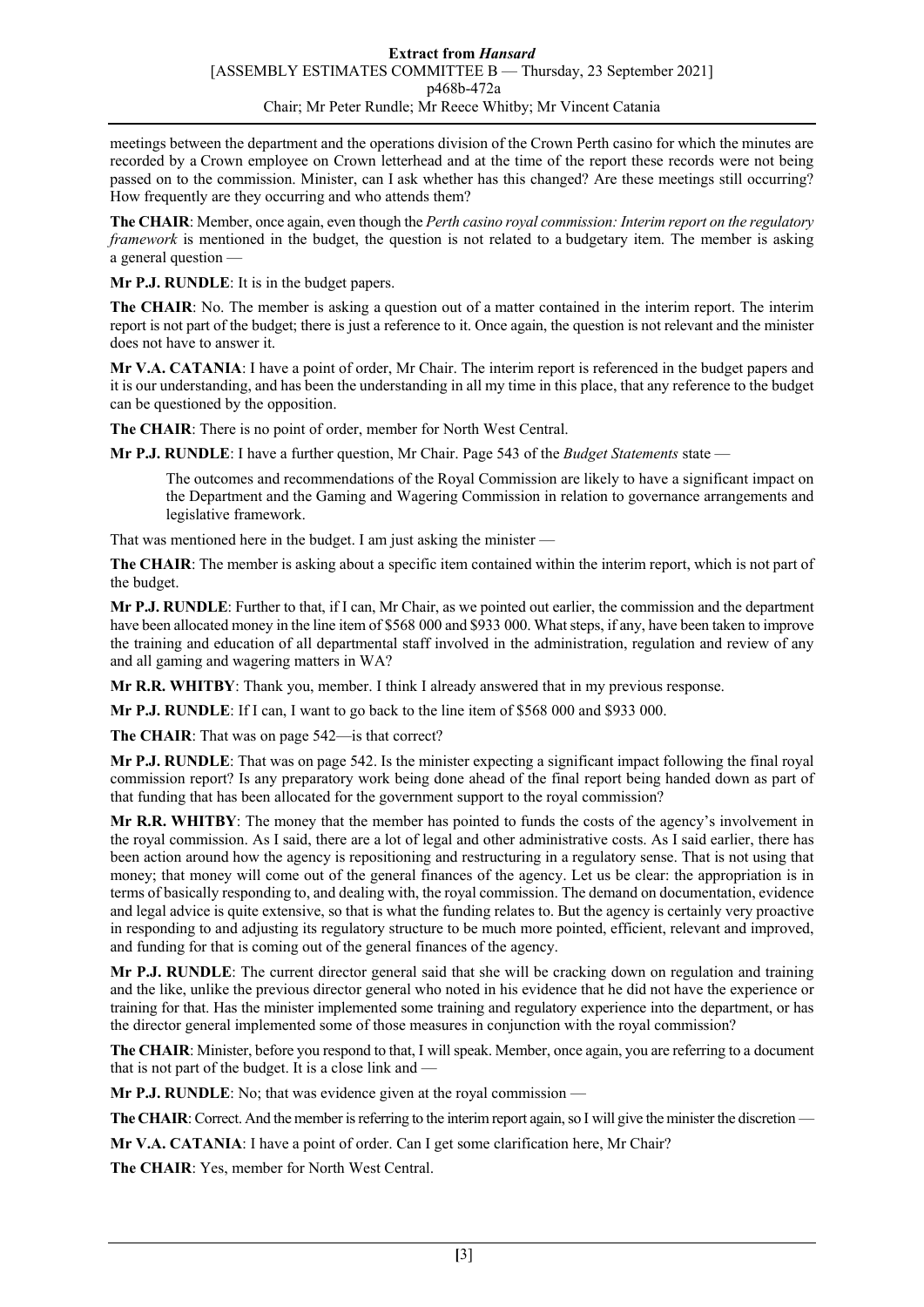**Mr V.A. CATANIA**: My understanding is that the minister's department is funding the royal commission. Is that correct?

**The CHAIR**: I do not know.

**Mr V.A. CATANIA**: Well, can I ask the question?

**The CHAIR**: No, member. This is not a place for a general conversation. The previous question from the member for Roe addressed the issue that I am raising quite well, so the member for Roe just needs to be careful with the way he phrases it.

**Mr P.J. RUNDLE**: I will start afresh.

**The CHAIR**: Thank you, member.

**Mr P.J. RUNDLE**: I refer back to page 542 and the line item "Perth Casino Royal Commission Expenditure". The minister pointed out earlier that this allocation funds two FTEs. Do either of these FTEs regularly attend meetings with Crown Perth operational division staff; and, if so, how often?

**Mr R.R. WHITBY**: Those FTEs are involved in responding to the royal commission. We are talking about the response of the agency to the royal commission.

**Mr V.A. CATANIA**: I refer to page 543, paragraph 9, which states —

The Perth Casino Royal Commission (the Royal Commission) was established in March 2021 to inquire into the suitability of Crown Perth to continue holding a casino gaming licence and to examine the State's regulatory framework.

Has the minister's department or commission put any money into the royal commission—yes or no?

**Mr R.R. WHITBY**: In terms of the royal commission, the only funding from this agency would involve the agency's response and involvement in the royal commission. I do not believe that it is the responsibility of the agency to actually fund the royal commission.

**Mr V.A. CATANIA**: So the royal commission is not being funded in any way through the budgets of Racing and Wagering WA or the Department of Local Government, Sport and Cultural Industries?

**Mr R.R. WHITBY**: Member, that might be a question for another minister, but the expenditure is in relation to this agency's involvement with, preparation in assisting, or having people respond to, the royal commission. Again, there is no funding from this agency to run the actual royal commission itself.

[5.40 pm]

**Mr P.J. RUNDLE**: I return to the line item on page 542, "Perth Casino Royal Commission Expenditure". Can the minister tell me what the two FTEs are being paid for?

**Mr R.R. WHITBY**: Basically, they are dealing with the administrative processes around responding to the royal commission. The royal commission will produce what are known as notices to produce—NTPs. It might be documentation or information. That involves searching for information, collating it and preparing it for submission to the royal commission. It can be quite an onerous process, given that the royal commission can ask a lot of information, often going back 30 years, which involves digging through the archives and accessing information, making sure it is information that has been requested. There have been 51 of those NTPs to date. There is a significant workload. That is what those two FTEs are required to do.

**Mr P.J. RUNDLE**: How often do those two FTEs report back to the director general? Have they minuted any meetings they have been involved in? Have they been asked to declare any interests?

**Mr R.R. WHITBY**: Those staff have no involvement with Burswood. They are administrative staff sitting in the agency responding to requests for information from the agency.

**Mr P.J. RUNDLE**: Is the minister saying that they do not have any interaction whatsoever in relation to the royal commission; they are responding in an administrative sense?

**Mr R.R. WHITBY**: Their interaction is receiving requests and delivering information. That is their involvement.

**Mr P.J. RUNDLE**: I refer to paragraph 9 on page 543. It has been flagged that some departmental staff have perceived conflicts with Crown, including one marriage. I would like the minister to comment on that if he would not mind.

**The CHAIR**: Member, I am not sure where you are reading that.

**Mr P.J. RUNDLE**: It was pointed out in the interim report, which has been tabled as part of the budget documents.